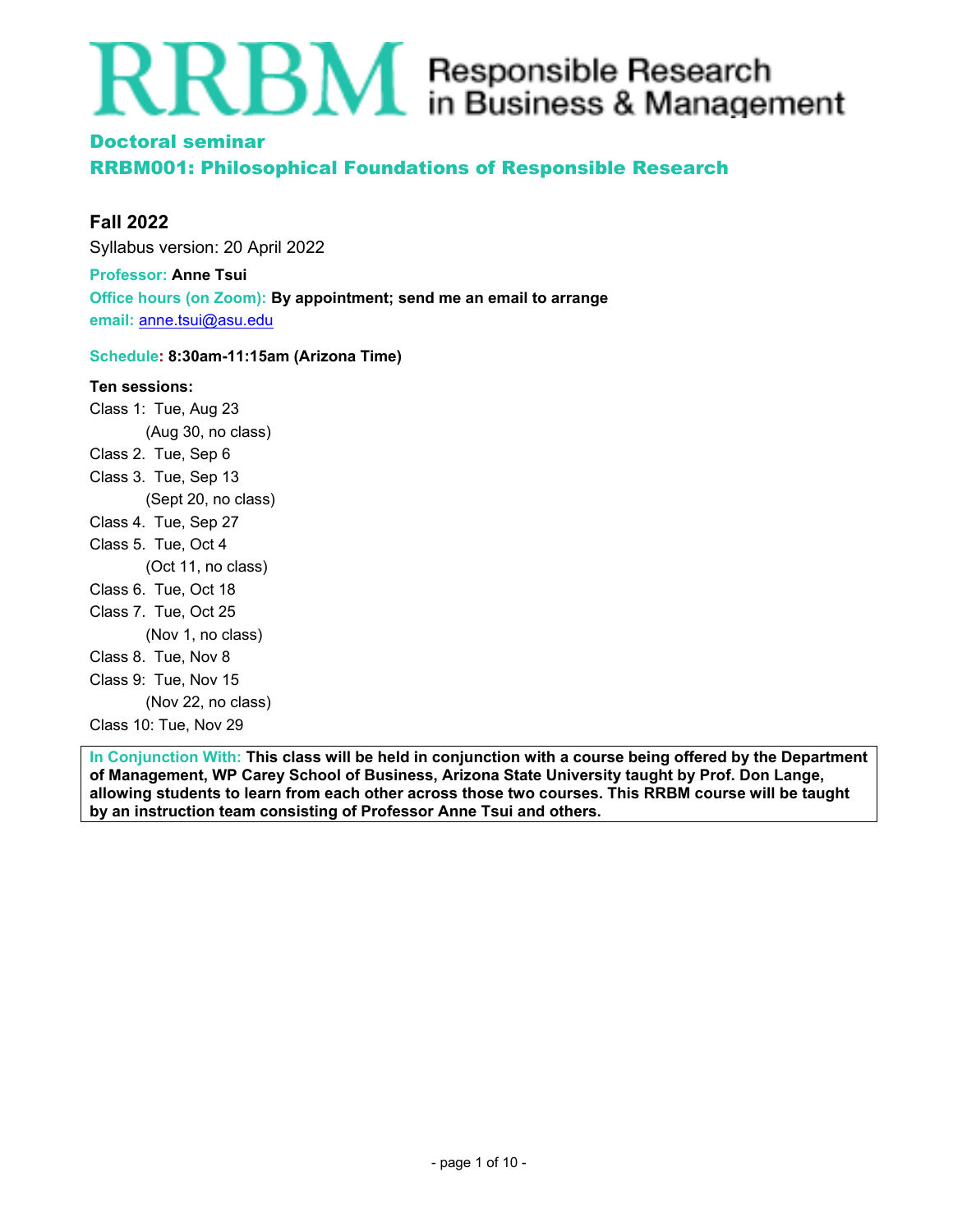# Course goals and overview

The two-credit equivalent course is for doctoral students in business and management. It is suitable for doctoral students in all disciplines within the business school, including accounting, finance, management, marketing, operations management, supply chain, information systems, and related areas.

This course is an introduction to scientific research on business and management. It focuses on the philosophical foundations of empirical science. These foundational issues are central to the work of a scientist in constructing understandings and explanations of important phenomena in our natural and social world. The issues pervade both natural and social sciences and they help us gain clarity on the role of scientific research in advancing the practice of business and management, and to understand how organizations may influence the wellbeing of both those working in them and those affected by them, i.e., employees, consumers, and society. Misunderstandings about the philosophical foundations of empirical science can impede our scientific work, stall scientific discoveries, and impair knowledge to inform practice.

This course focuses on the responsibility of scientists to produce credible knowledge for addressing societally important problems—a mission of the "Responsible Research in Business and Management" movement (www.rrbm.network). Many journals have introduced editorial policies to improve the reliability of empirical findings, echoing the call by the Center for Open Science (www.cos.io) on the importance of openness, transparency, and reproducibility. There is also momentum to focus on solving problems in the world, rather than only on exploring interesting ideas and making novel discoveries—often focusing on trivial problems with small effects. This course prepares students to focus their research from "That's interesting" to "That's important"—echoing a call by the editor of the *Academy of Management Journal*, Laszlo Tihanyi, in the April 2020 issue. This is a call in many business disciplines (management, marketing, operations, accounting, finance) as is evident by special issues and awards for responsible research (see RRBM website for information on these initiatives.)

# Learning outcomes

**Four learning goals (critical thinking; communication; discipline specific knowledge; and ethical leadership or global leadership) are addressed in this course. The fourth goal, pertaining to gaining ethical leadership knowledge and skills, is of particular importance in this course.**

At the successful completion of this course, you will have deeper understanding of the answers and nuances pertaining to these questions:

- What is scientific reasoning and explanation?
- What are the unique challenges in social science relative to natural science?
- How does progress and development in scientific knowledge come about?
- What role do values play in science?
- How does science contribute to both the progress and the demise of the human condition?
- How can we as budding scientists contribute to the progress in the science in business and management, and progress in humanity through our research?
- What does it mean to be a responsible social scientist in the business disciplines?

# Course materials

#### **Books**

 Douglas, Heather E. (2009). *Science, policy, and the value-free ideal*. Pittsburgh: University of Pittsburgh Press.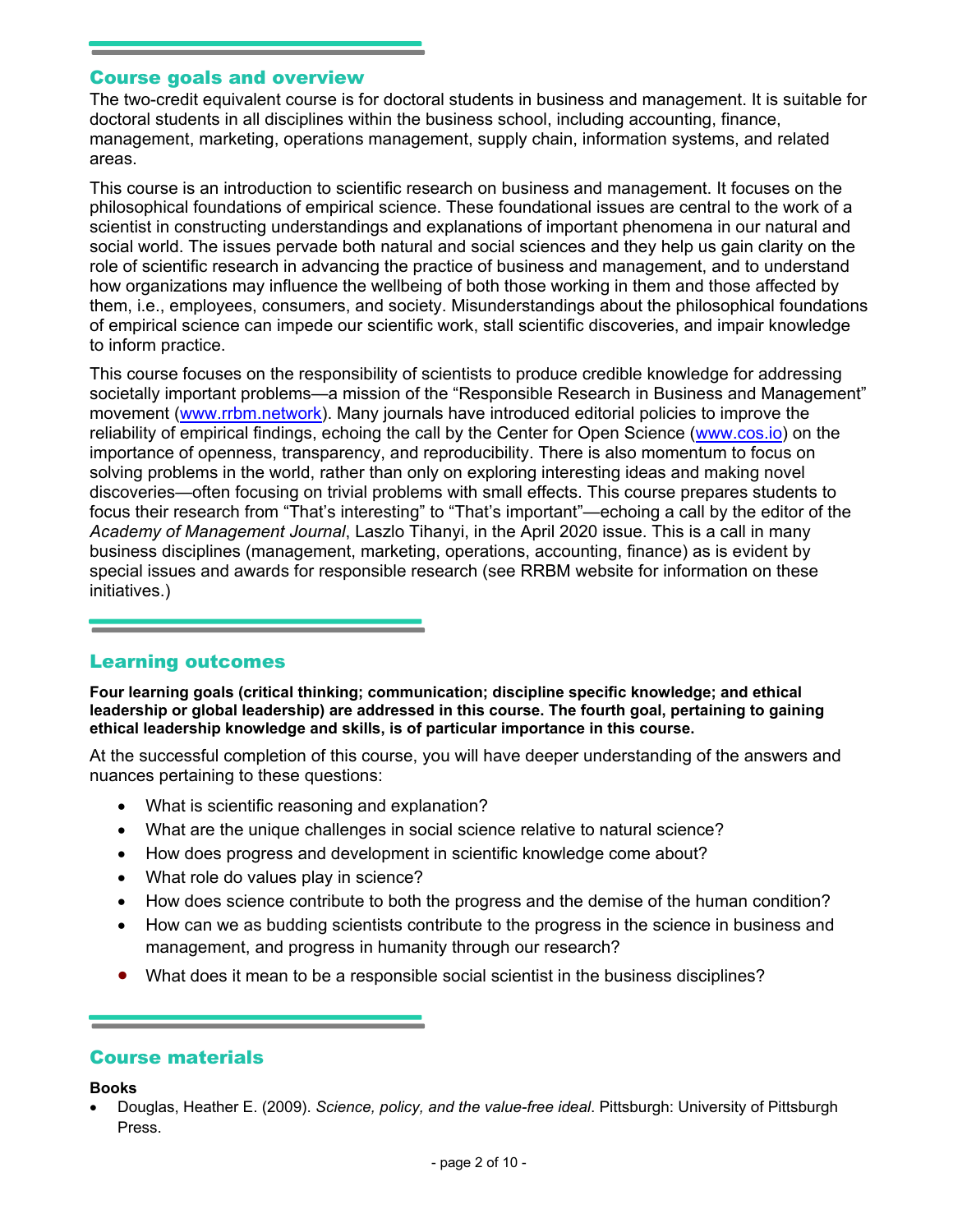- Kuhn, Thomas S. (1996). *The structure of scientific revolutions* (3rd ed.). Chicago: University of Chicago Press.
- Okasha, Samir. (2016). *Philosophy of science: A very short introduction* (2nd ed.). Oxford, UK: University of Oxford Press.
- Risjord, Mark (2014). *Philosophy of social science: A contemporary introduction*. New York: Routledge.

#### **Articles or book chapters**

1. Chandy, Rajesh K., Venkataramani Johar, Gita, Moorman, Christine, & Roberts, John H. (2021). Better marketing for a better world. *Journal of Marketing*, 85(3), 1-9.

2. Davis, Gerald F. (2015). Editorial essay: What is organizational research for? *Administrative Science Quarterly, 60*(2), 179-188.

3. Ghoshal, Sumantra. (2005). Bad management theories are destroying good management practices. *Academy of Management Learning & Education, 4*(1), 75-91.

4. Godfrey-Smith, Peter. (2003). Chapter 4: Popper, conjecture, and refutation. In *Theory and reality: An introduction to the philosophy of science* (pp. 57-74).

5, Godfrey-Smith, Peter. (2003). Chapter 7: Lakatos, Laudan, Feyerabend, and frameworks. In *Theory and*  reality*: An introduction to the philosophy of science* (pp. 102-121).

6. Merton, Robert K. (1973). The normative structure of science. In N. W. Storer (Ed.), *The Sociology of Science. Theoretical and Empirical Investigations* (pp. 267-278). Chicago: University of Chicago Press (Originally published as "Science and technology in a democratic order" Journal of Legal and Political Sociology I:115-126 (1942).

7. Rajgopal, Shiva. (2020). Integrating practice into accounting research. *Management Science, Published online in Articles in Advance 14 Sep 2020. https://doi.org/10.1287/mnsc.2020.3590*.

8. Tang, Christopher S. (2016). OM forum—Making OM research more relevant: "Why?" and "how?". Manufacturing & Service Operations Management, 18(2), 178-183.

9. Tsui, Anne S. (2016). Reflections on the so-called value-free ideal: A call for responsible science in the business schools. *Cross Cultural & Strategic Management, 23*(1), 4-28.

10. Tsui, Anne S. & McKiernan, Peter. (2022). Understanding scientific freedom and scientific responsibility in business and management research. *Journal of Management Studies*, in press.

#### **Readings on Responsible Research in Business and Management**

1. Co-founders of RRBM. (2020 (revised from 2017)). *A vision for responsible research in business and management: Striving for useful and credible knowledge*: Responsible Research in Business and Management. Download from https://rrbm.network/wp-content/uploads/2020/04/Position-Paper\_revised\_8April2020.pdf.

2. United Nations Sustainable Development Goals. Students can use this resource to identify possible problems to study. Read at: https://sustainabledevelopment.un.org/?menu=1300

3*. Academy of Management Discoveries* special issue on "Sustainable Development for a Better World", December 2019. There are eight articles on a variety of topics, all related to one or more of the sustainable development goals. See: https://journals.aom.org/toc/amd/5/4

4. *Journal of Marketing* special issue on "Better Marketing for a Better World", 2021, vol 85, issue 3. There are 14 articles on a variety of topics. See https://journals.sagepub.com/toc/jmxa/85/3.

5. Award winning articles for Responsible Research in Management, Marketing, and Operations Management. See the list of winning papers at: www.rrbm.network/actions/awards.

6. The Readings/Articles section of the RRBM website has many current articles discussing problems of credibility and problems of irrelevance (lacking usefulness). Students are encouraged to read these to deepen their knowledge and to use this resource for their debate assignments. www.rrbm.network/readings/articles.

**Other references** (including additional philosophy of science resources, and articles on credibility and usefulness of research, indigenous research, and contextualization)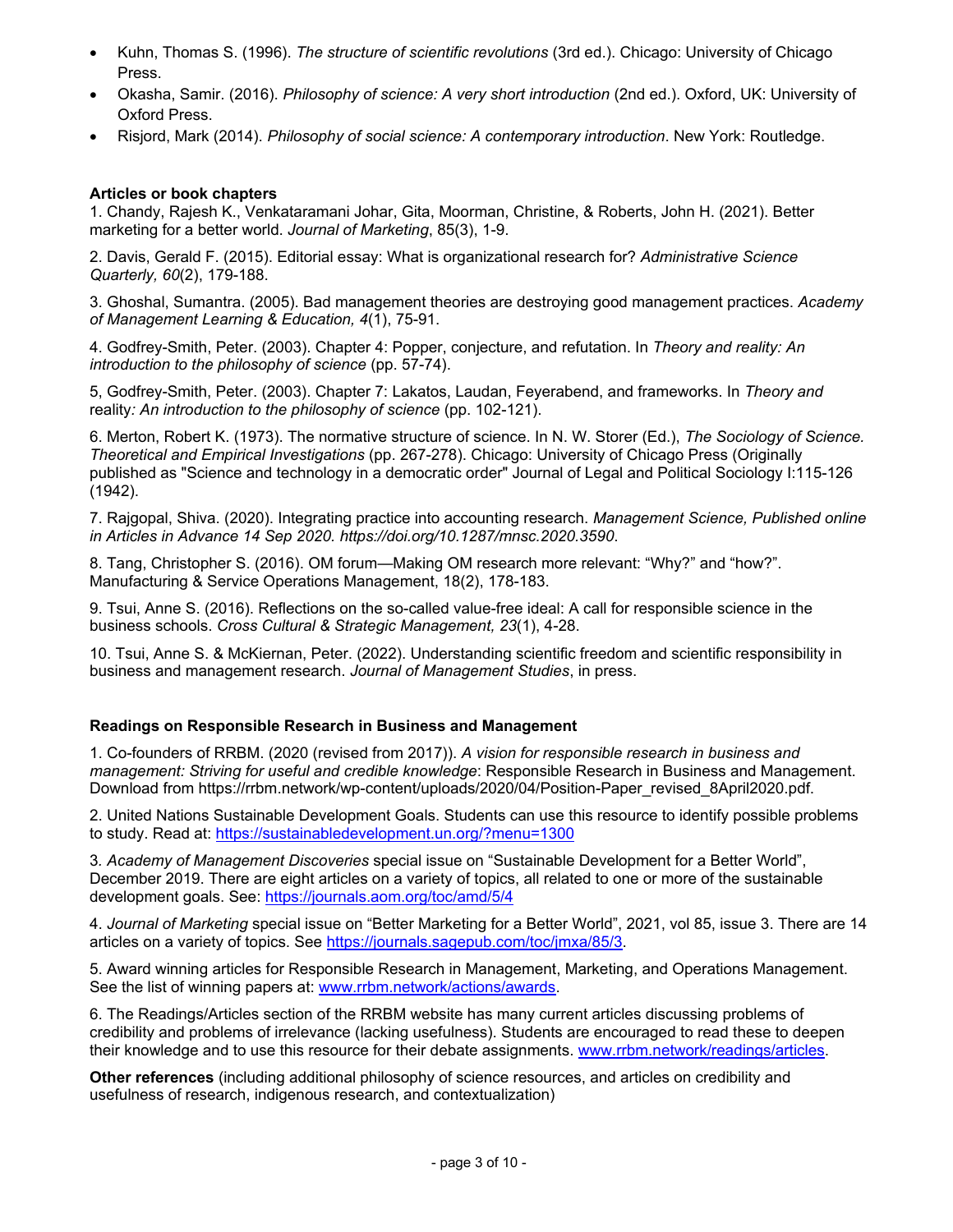- 1. Bettis, Richard A., Ethiraj, Sendil, Gambarella, Alfonso, Helfat, Constance, & Mitchell, Will. (2016). Creating repeatable cumulative knowledge in strategic management: A call for a broad and deep conversation among authors, referees, and editors. *Strategic Management Journal, 37*(2), 257–261.
- 2. Hambrick, Donald C. (2007). The field of management's devotion to theory: Too much of a good thing? *Academy of Management Journal, 50*, 1346-1352.
- 3. Kaplan, Abraham. (2017 (1964)). *The conduct of inquiry: Methodology for behavioral science*. New York: Routledge.
- 4. Kohli, Ajay. K., & Haenlein, Michael. (2021). Factors affecting the study of important marketing issues: Implications and recommendations. *International Journal of Research in Marketing*, *38*(1), 1-11.
- 5. Lewin, Arie Y., Chiu, Chi-Yue, Fey, Carl F., Levine, Sheen S., McDermott, Gerald, Murmann, Johan Peter, & Tsang, Eric. (2016). The critique of empirical social science: New policies at Management and Organization Review. *Management and Organization Review, 12*(4), 649-658.
- 6. Pfeffer, Jeffrey. (1993). Barriers to the advance of organizational science: Paradigm development as a dependent variable. *Academy of Management Review, 18*(4), 599-521.
- 7. Popper, Karl R. (2002 (1959)). *The logic of scientific discovery*. New York: Routledge.
- 8. Tsui, Anne S. (2004). Contributing to global management knowledge: A case for high quality indigenous research. *Asia Pacific Journal of Management, 21*(4), 491-513.
- 9. Tsui, Anne S. (2006). Contextualization in Chinese management research. *Management and Organization Review*, 2006, *2*(1), 1-13.
- 10. Tsui, Anne S. (2021a). Usefulness, credibility and scientific norms: Reflections on our third responsibility. *Die Unternehmung - Swiss Journal of Business Research and Practice*, 75(2), 177-187.
- 11. Tsui, A.S. (2022). From traditional research to responsible research: The necessity of scientific freedom and scientific responsibility for better societies. *Annual Review of Organizational Psychology and Organizational Behavior*, 9: 1-32.
- 12. Van de Ven, Andrew H. (2007). *Engaged scholarship: A guide for organizational and social research*. Oxford, UK: Oxford University Press.

# Course content

#### **Modules (4)**

The course has four modules, roughly two sessions for each module, for a total of ten sessions.

- 1. Introduction to responsible research and philosophy of science and social science (Sessions 1-3)
- 2. Alternative frameworks of progress in science (Sessions 4-5)
- 3. Science responsibility, objectivity, policy, and society (Sessions 6-7)

4. Responsible research in business and management (Sessions 8-9)

Session 10 is for presentation and discussion of your research proposal.

#### **Course Assignments**

- 1. Team's 5-6 bullet points of the assigned reading and leading discussion of the reading during class.
- 2. Team's participation in one debate and a written debate statement

3. An individual "Preliminary research proposal" to be presented in Session 10 (written submission is optional) See the Appendices for further details on the assignments

#### **Teams**

- 1. Each student will be assigned to one of six teams.
- 2. Each team will be responsible for leading a discussion on one or two readings in each class session, for a total of 7 times.
- 3. Each team will participate in one debate.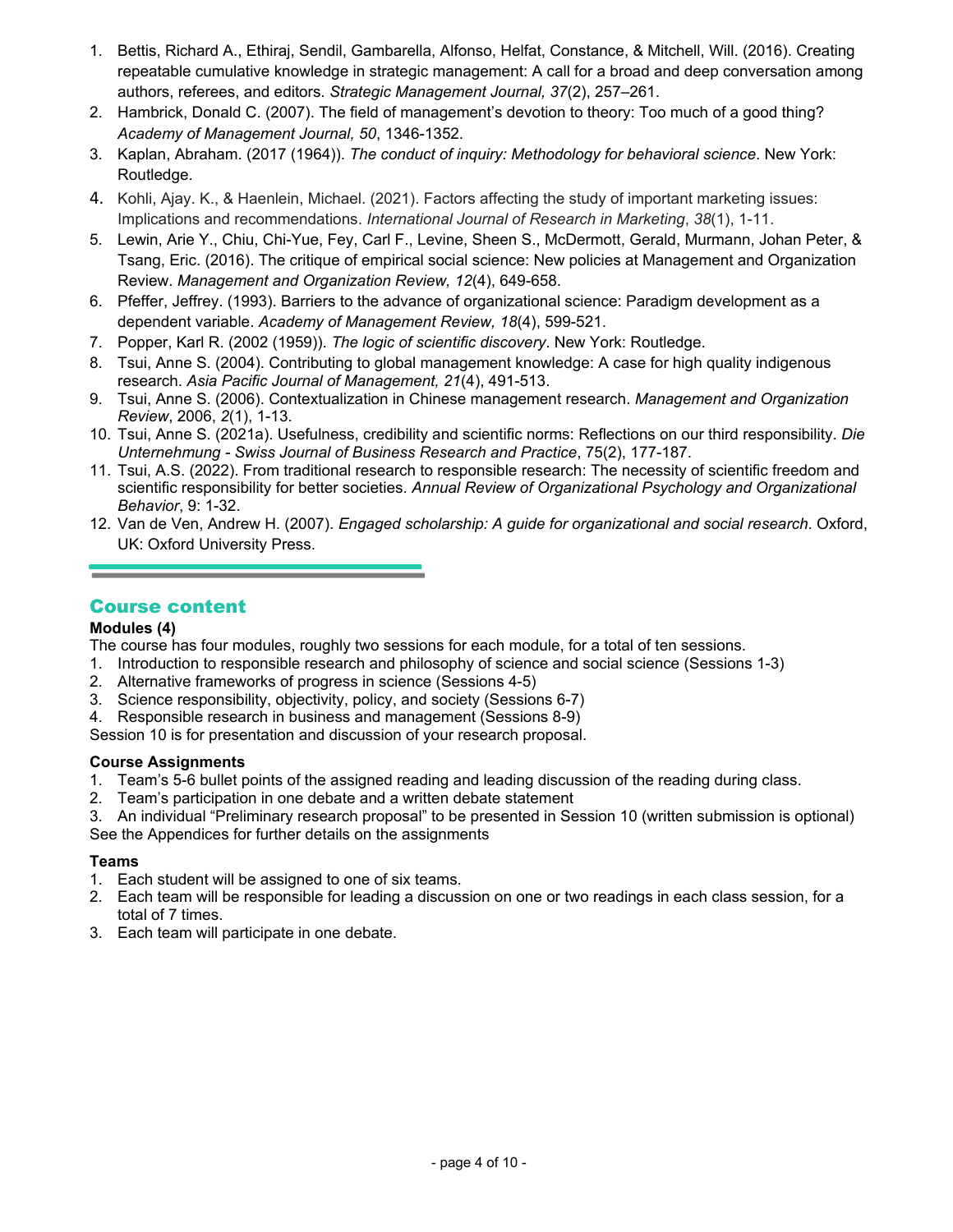| (T1=team 1, T2=team 2, etc.) |                                      |                               |                                 |
|------------------------------|--------------------------------------|-------------------------------|---------------------------------|
| <b>Session</b>               | <b>Topic (lead instructors)</b>      | Readings (50 total)           | <b>Discussion leading teams</b> |
|                              | Introduction to responsible research | RRBM position paper           | T1 (O2), T2 (O3), T3 (O4)       |
|                              | and philosophy of science and        | Okasha: 1, 2, 3, 4            | All students read: RRBM         |
|                              | social science                       |                               | position paper and Okasha       |
|                              | (Don Lange, Anne Tsui)               |                               | ch 1                            |
| $\overline{2}$               | Philosophy of social science 1       | Risjord: 1, 2, 3, 4, 5, 6     | T4, T5, T6, T1, T2, T3          |
|                              | (Don Lange, Anne Tsui)               |                               | (1 chapter each team)           |
| 3                            | Philosophy of social science 2       | Risjord: 7, 8, 9              | T4, T5, T6 (1 ch each           |
|                              | (Don Lange, Anne Tsui)               |                               | team)                           |
|                              | **Debate 1                           |                               | Debate 1: T1 & T2               |
| $\overline{4}$               | Scientific progress 1                | Kuhn: 1-10                    | T1 to T5 (2 chapters each       |
|                              | (Don Lange, tdd)                     |                               | team)                           |
| 5                            | Scientific progress 2                | Kuhn: 11-12                   | T6 (ch 11&12)                   |
|                              | (Don Lange, tbdt)                    | Goldfrey-Smith: 4, 7          | Debate 2: T3 & T4               |
|                              | **Debate 2                           |                               |                                 |
| 6                            | Responsibility, objectivity and      | Douglas: 3, 4, 5, 6           | $\overline{13}$ (D3) T4 (D4)    |
|                              | values                               | Merton (1973); Tsui (2016)    | T5 (D5&D6) T6 (M&T)             |
|                              | (Don Lange, tbd)                     |                               |                                 |
| $\overline{7}$               | Science, Policy and Society          | Douglas: 1, 2, 7, 8           | T1 to T4 (one ch each)          |
|                              | (Don Lange, tbd)                     |                               | Debate 3: T5 & T6               |
|                              | **Debate 3                           |                               |                                 |
| 8                            | Challenges in business research      | Articles 1-6                  | T1 to T6 (one article each)     |
|                              | (Don Lange, tbd)                     |                               | Guest faculty panel             |
| 9                            | Analyzing award winning papers in    | One paper from AMD or JM      | All students: UNGC SDG          |
|                              | responsible research in              | special issues, or the award- | website; RRBM website           |
|                              | management and marketing             | winning papers in marketing,  | T1 to T6 (1 award paper         |
|                              | (Don Lange, tbd)                     | management & OM               | each)                           |
| 10                           | Proposal presentations and           | Three separate rooms, with    | Final paper presentations       |
|                              | conclusion                           | 7 students each room          |                                 |
|                              | (Don Lange, Anne Tsui and others)    |                               |                                 |

# **Course Schedule in Detail**

# **Session 1: Introduction to philosophy of science and social science**

Purpose: To introduce the Responsible Research in Business and Management movement, two types of scientific reasoning and the meaning of "truth" in scientific research.

# Readings:

- 1. RRBM position paper.
- 2. Okasha Chapter 1– What is science
- 3. Okasha Chapter 2 Scientific reasoning
- 4. Okasha Chapter 3 Explanation in science
- 5. Okasha Chapter 4 Realism and anti-realism

# **Written assignment and discussion:**

- As an individual student, your job is to read \*all\* of the readings and be ready for class discussion. In addition, your team will be assigned as a discussion leader for a particular reading in certain class sessions. So, here is how to prepare for that:
	- $\div$  Meet with your team after each member has read the material.
	- $\div$  Together, write 5-6 bullet points of key ideas for your assigned reading (take-aways).
	- $\circ$  Post your bullet points in a word file on our shared drive at least 24 hours prior to class  $\div$  Prepare one question for discussion in class.
		- o A good discussion question is thought-provoking. Try to avoid questions that would simply require someone in the class to summarize something from the reading. "Why" or "how" questions are good. You might also try to make connections with something we've discussed in the course.
	- $\cdot \cdot$  During the class discussion, your team will begin with a very brief overview of the reading (no more than 5 min). Remember that we've all read the material, so you are just providing a quite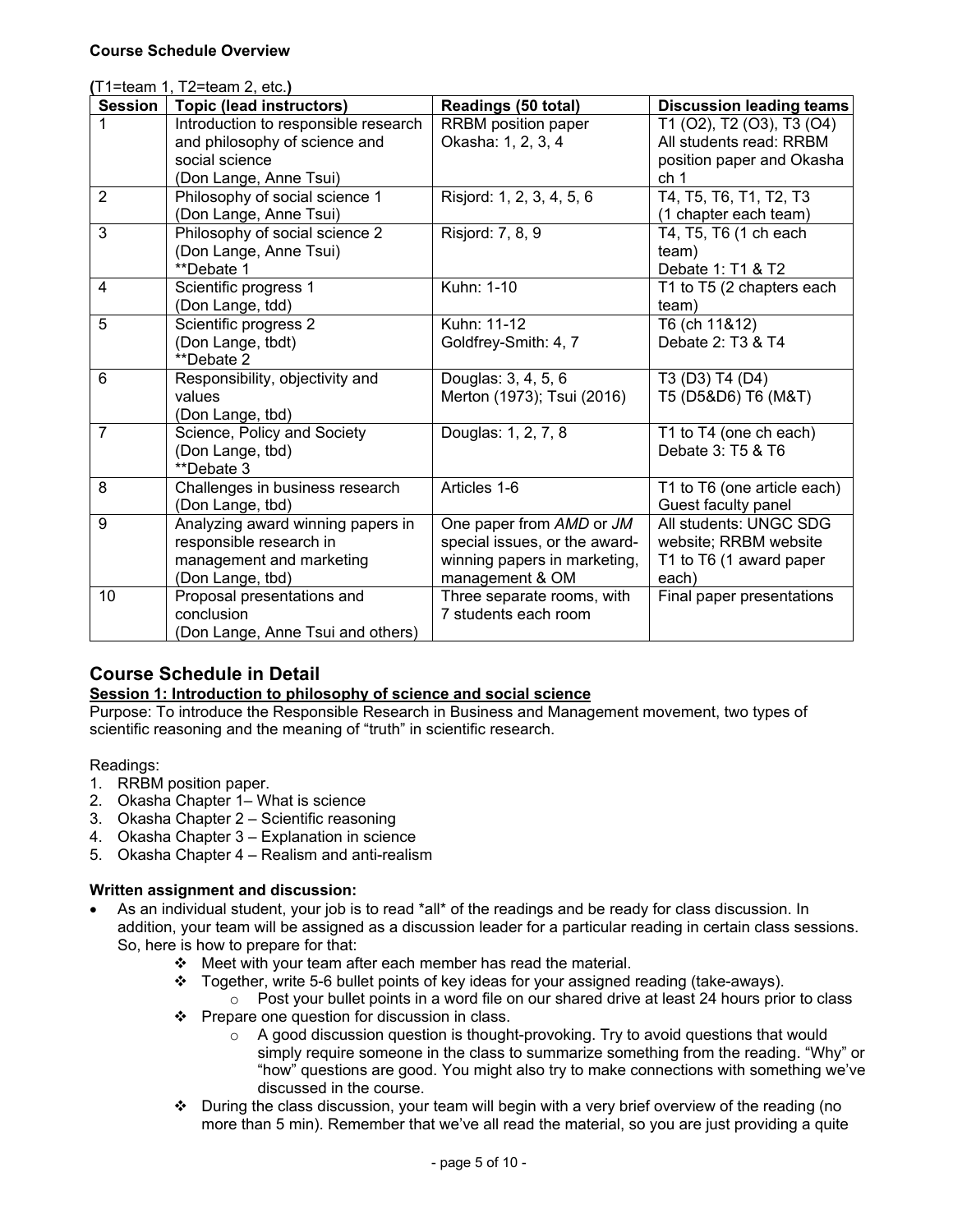reminder and orientation as a basis for the discussion. This means that you will basically cover your bullet points. Then your team will lead the class discussion using your prepared question.

 $\circ$  For now, try to keep the discussion from heading into how the ideas would be applied, and away from delving into contrasting or complementary views from other sources. The current goal is to develop a good understanding of the material as presented.

#### **Session 2: Philosophy of social science 1**

Purpose: To begin exploring the nature of the social world and the ways in which social and natural science may be similar or different, and implications for understanding and explanation.

#### Readings - Risjord (2014)

- 1. Chapter 1 Introduction
- 2. Chapter 2 The possibility of a social science
- 3. Chapter 3 Theories, interpretations, and concepts
- 4. Chapter 4 Interpretive methodology
- 5. Chapter 5 Action and agency
- 6. Chapter 6 Reductionism: structure, agents, and evolution

#### **Written assignment and discussion: See session 1 instructions**

#### **Session 3: Philosophy of social science 2 (debate 1)**

Readings - Risjord (2014)

- 1. Chapter 7 Social norms
- 2. Chapter 8 Intentions, institutions, and collective actions
- 3. Chapter 9 Causality and law in the social world

#### **Written assignment and discussion: See session 1 instructions**

Debate 1 (teams 1 and 2): "Social science is not different from natural science in terms of the goals of explanation, prediction, and seeking truth, as well as epistemology, ontology, and observational methods." Take the position either FOR or AGAINST this statement and present your best arguments (citing relevant literature or evidence) to defend your position. (See the Appendix for details.)

#### **Session 4: Scientific progress and change 1**

Readings - Kuhn (1996)

- 1. Chapter 1 A role for history
- 2. Chapter 2 The route of normal science
- 3. Chapter 3 The nature of normal science
- 4. Chapter 4 Normal science as puzzle solving
- 5. Chapter 5 The priority of paradigms
- 6. Chapter 6 Anomaly and emergence of scientific discoveries
- 7. Chapter 7 Crisis and emergence of scientific theories
- 8. Chapter 8 The response to crisis
- 9. Chapter 9 The nature and necessity of scientific revolutions
- 10. Chapter 10 Revolutions as changes of world view

#### **Written assignment and discussion: See session 1 instructions**

#### **Session 5: Scientific progress and change 2 (debate 2)**

Readings - Kuhn (1996):

- 1. Chapter 11 The invisibility of revolutions
- 2. Chapter 12 The resolution of revolutions
- 3. Popper chapter 4 from Godfrey-Smith book
- 4. Lakatos chapter 7 from Godfrey-Smith book

#### **Written assignment and discussion: See session 1 instructions**

Debate 2 (teams 3 and 4): "Scientific change and scientific progress is slow because normal science and paradigms constraint the vision and worldview of scientists." Take the position either FOR or AGAINST this statement and present your best arguments (citing relevant literature or evidence) to defend your position.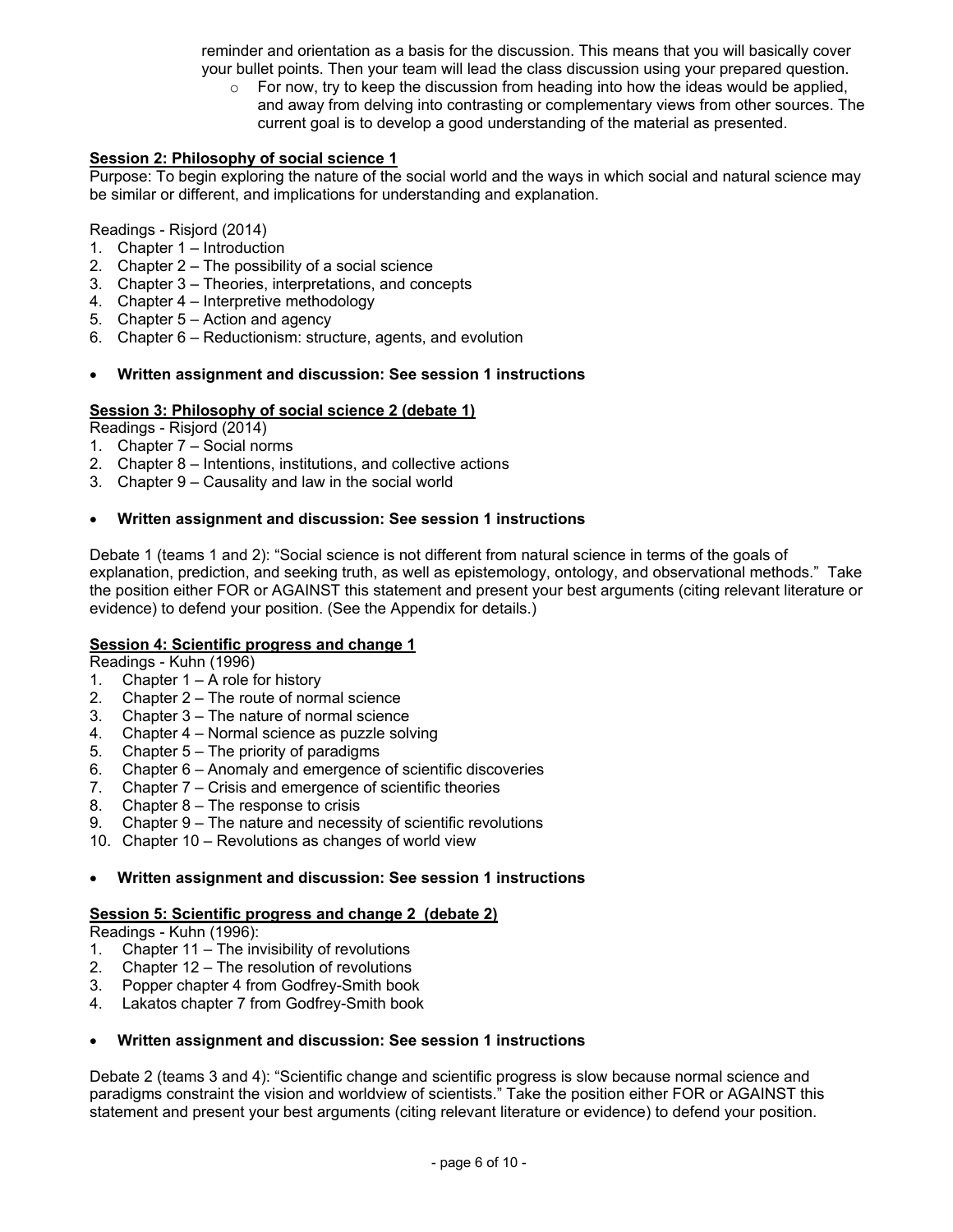## **Session 6: Responsibility, objectivity and values**

Readings - Douglas (2009):

- 1. Chapter 3 Origins of the value-free idea for science
- 2. Chapter 4 The moral responsibilities of scientists
- 3. Chapter 5 The structure of values in science
- 4. Chapter 6 Objectivity in science
- 5. Merton (1973) Normative structure of science
- 6. Tsui (2016) Reflections on the value-free ideal

#### **Written assignment and discussion: See session 1 instructions**

#### **Session 7: Science, Policy and Society (debate 3)**

Readings: Douglas (2009)

- 1. Chapter 1 Science wars and policy wars
- 2. Chapter 2 The rise of the science advisor
- 3. Chapter 7 The integrity of science in the policy process
- 4. Chapter 8 Values and practices

#### **Written assignment and discussion: See session 1 instructions**

Debate 3 (Teams 5 and 6): "Science should be judged on epistemic values only. Social or contextual values should be avoided in good science." Take the position FOR or AGAINST this statement and present your best argument (citing relevant literature or evidence, and examples from your field of study) and defend your position.

#### **Session 8: Challenges in Business Research**

Guest faculty panel

Readings:

- 1. Chandy, Rajesh K., Venkataramani Johar, Gita, Moorman, Christine, & Roberts, John H. (2021). Better marketing for a better world. *Journal of Marketing*, 85(3), 1-9.
- 2. Davis, Gerald F. (2015). Editorial essay: What is organizational research for? *Administrative Science Quarterly, 60*(2), 179-188.
- 3. Ghoshal, Sumantra. (2005). Bad management theories are destroying good management practices. *Academy of Management Learning & Education, 4*(1), 75-91.
- 4. Rajgopal, Shiva. (2020). Integrating practice into accounting research. *Management Science, Published online in Articles in Advance 14 Sep 2020. https://doi.org/10.1287/mnsc.2020.3590*.
- 5. Tang, Christopher S. (2016). OM forum—Making OM research more relevant: "Why?" and "how?". *Manufacturing & Service Operations Management, 18*(2), 178-183.
- 6. Tsui, Anne S. & McKiernan, Peter. (2022). Understanding scientific freedom and scientific responsibility in business and management research. Journal of Management Studies, in press.
- **Written assignment and discussion: See session 1 instructions**
- **Each student prepares one or two questions for the faculty panel to respond to.**

#### **Session 9: Responsible Research in Business and Management**

Readings:

- 1. The 17 Sustainability Development Goals on the United Nations Global Compact. Read at: https://sustainabledevelopment.un.org/?menu=1300
- 2. *Academy of Management Discoveries* special issue on "Sustainable Development Goals". https://journals.aom.org/toc/amd/5/4
- 3. *Journal of Marketing* special issue on "Better Marketing for a Better World". https://journals.sagepub.com/toc/jmxa/85/3
- 4. Award winning papers in Management, Marketing, or Operations Management on this webpage: www.rrbm.network/actions/awards.

Written assignment and discussion:

 Each team writes a one-page summary of one article in the form of bullet points of key ideas (take-aways). Try to coordinate among teams to avoid choosing the same article, if possible.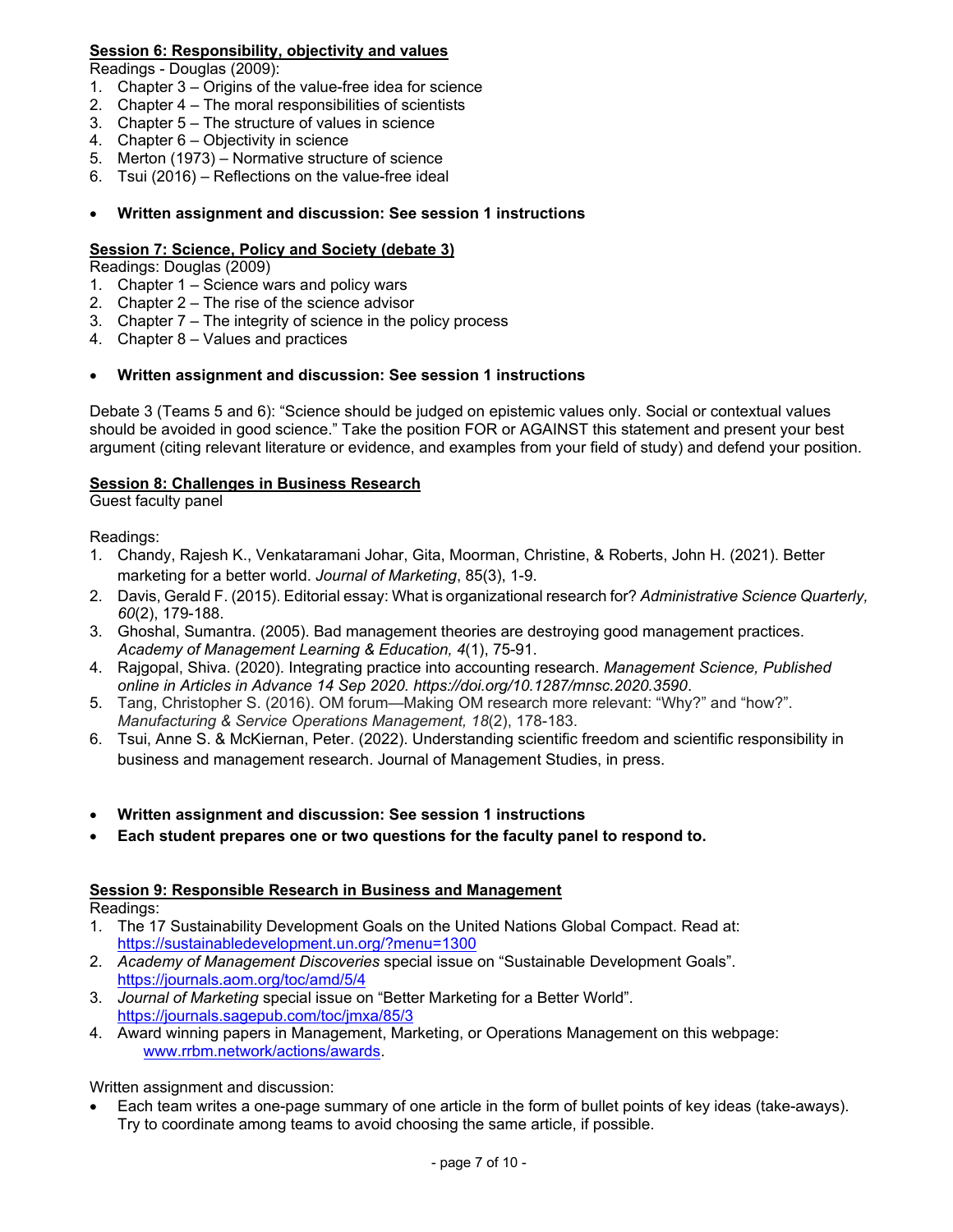- In addition, answer these two questions for the paper:
	- a. How does this paper relate to any of the 17 SDGs?
	- b. How does this paper exemplify any of the seven principles of responsible research?

Put the summaries on the shared drive at least 24 hours in advance of the session.

#### **Session 10: Presentation and Conclusion**

Each student delivers a maximum 15-minute presentation of his/her research proposal with 5 minutes for feedback and discussion. We may use three separate rooms, with seven students in each room. See Appendix below for detailed instruction on this Assignment 3.

# Appendix: Detailed Explanations on the Three Assignments

#### Assignment 1: Chapter or article summaries and discussion

Being prepared is extremely important for a good discussion and learning. We expect every student to contribute to the discussion, and be well prepared to discuss the core ideas.

As an individual student, your job is to read \*all\* of the readings and be ready for class discussion. In addition, your team will be assigned as a discussion leader for a particular reading in certain class sessions. So, here is how to prepare for that:

- Meet with your team after each member has read the material.
	- Together, write 5-6 bullet points of key ideas for your assigned reading (take-aways).
	- $\div$  Post your bullet points in a word file on our shared drive at least 24 hours prior to class Prepare one question for discussion in class.
		- A good discussion question is thought-provoking. Try to avoid questions that would simply require someone in the class to summarize something from the reading. "Why" or "how" questions are good. You might also try to make connections with something we've discussed in the course.
		- \* During the class discussion, your team will begin with a very brief overview of the reading (no more than 5 min). Remember that we've all read the material, so you are just providing a quite reminder and orientation as a basis for the discussion. This means that you will basically cover your bullet points. Then your team will lead the class discussion using your prepared question.
		- For now, try to keep the discussion from heading into how the ideas would be applied, and away from delving into contrasting or complementary views from other sources. The current goal is to develop a good understanding of the material as presented.

#### Assignment 2: Debates (in teams)

Each team should prepare an opening statement outlining the key arguments in support of its position on the debate. The statement should be one single-spaced page or about 500 words. Send the opening statement to the class 24 hours before the session when the debate will occur.

The pro team will make a 10-minute argument in favor of the given statement. The con team will make a 10 minute argument against the statement. Then, the Con team and the class can question the Pro team for 10 minutes, followed by questioning of the Con team by the Pro team and the class for 10 minutes. The class will continue discussing the debate while the two teams prepare (in a breakout room for 5 minutes) a 5-minute closing statement to summarize their key arguments (taking into account the information emerged from the questioning period).

The teams will decide the debate position at the end of the class a week before the debate.

#### Assignment 3: A preliminary research proposal (individual)

Your assignment for our final class session (Session 10) is to present your research proposal idea to the class (15 minutes for each student). A suggested format for your presentation is:

- 1. Introduce the class to the academic and practical conversation you are aiming to join
- 2. Point out the puzzle or complication within that conversation that you would like to address with your study
- 3. Explain the value and importance of addressing that puzzle or complication
- 4. Describe your planned approach. This will be an excellent time to draw on learning from our course.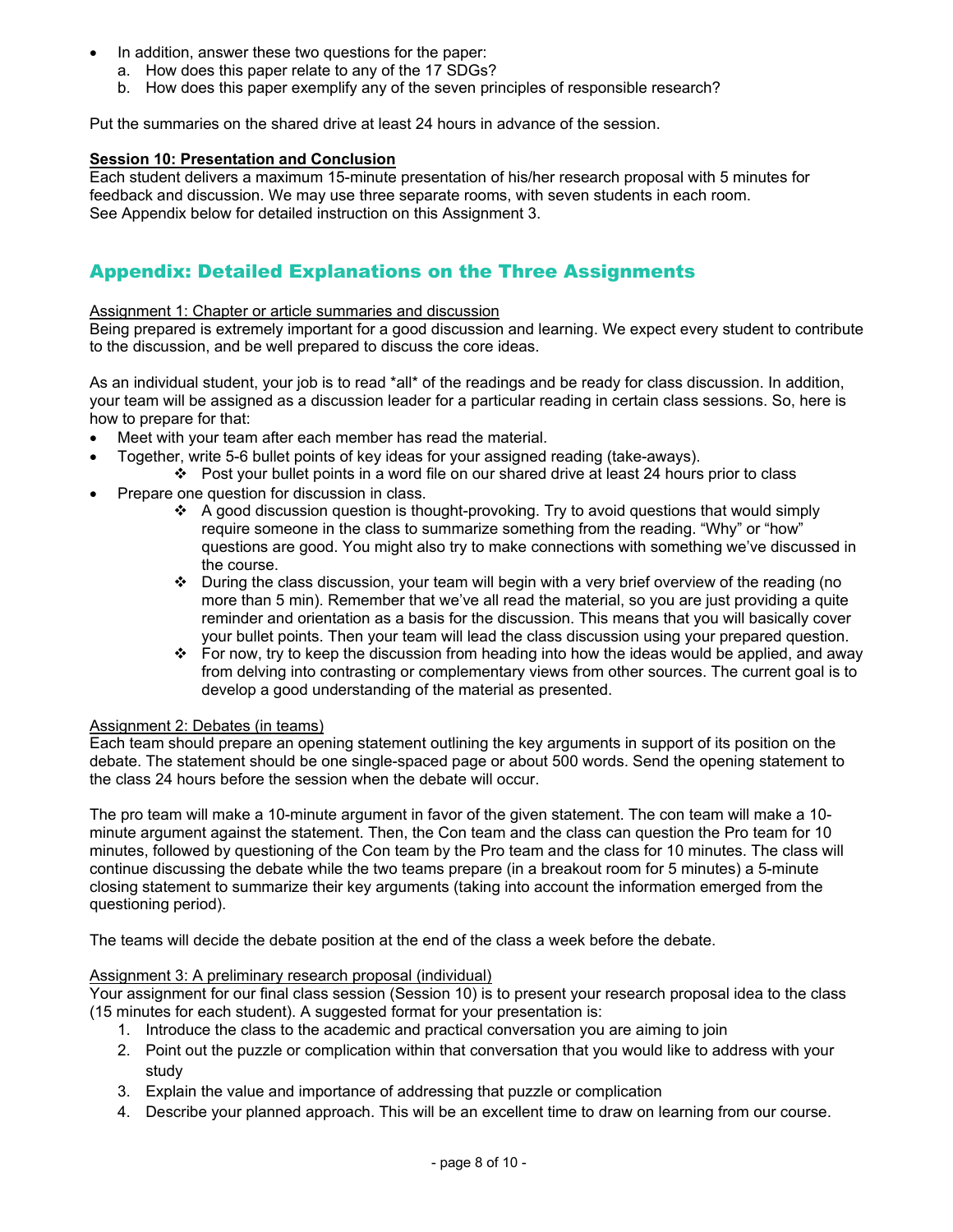5. Explain how your study will make a contribution, how it will be meaningful and helpful for not only the people who study things, but also for the people who get studied

To develop your proposal idea, identify one or more goals from among the 17 UN SDGs and develop a research question around that goal. The question should ideally involve a puzzle (begins with the word "Why" or "How") involving issues around the goal and the answer to that puzzle may have policy or practice implications. For example, you might be interested in the goal of "zero poverty" (Goal 1). How can business, non-profit or governmental agencies contribute to the alleviation of poverty in a region or community? You might be interested in health and well-being (Goal 3). Why are some employers willing to invest in employee and community wellbeing more than other employers? There is something for everyone in these 17 goals. More than ten of them have implications for researchers in all the business disciplines. Business, government or non-governmental nonprofit agencies are the primary agencies to implement these goals. Identify one goal that appeals to you and that fits your disciplinary background or personal preference.

We suggest a few resources to get you started. (1) The first is the *Academy of Management Discoveries* special issue on the Sustainable Development Goals (December 2019). (2) The second is the *Journal of Marketing* special issue on "Better marketing for a better world" (April, 2021). (3) The third is the list of award-winning papers in Management, in Marketing and in Operations Management which can be found on the RRBM website: www.rrbm.network. You may see how they define research questions on some of the broad goals.

We suggest that you begin with reading the SDG website. Each SDG goal has several specific targets to be achieved by 2030 (https://www.un.org/sustainabledevelopment/sustainable-development-goals/). These targets provide measurable outcomes which have implications on business actions. You might also check out the SDG Compass which "provides guidance for companies on how they can align their strategies as well as measure and manage their contribution to the realization of the SDGs" (https://sdgcompass.org/business-indicators/

In formulating your research question and developing your research design, we would like you to pay special attention to the philosophy of science issues and the responsible research principles. This is the opportunity to apply what you learned in this course to designing empirical studies that will enhance your chance of reaching credible and replicable findings and offering knowledge that is potentially useful to solve practical problems in business and society.

#### **OPTIONAL—paper submission**.

If you would like to receive instructor feedback, we invite you to submit a written version of your proposal. The proposal should have the following sections:

- 1. Problem statement: Describe the SDG and the specific problem you are focusing on. This problem then becomes your research question. Try to make it either a Why or a How question. The why question allows you to identify and explain current practices and discover those that contribute to achievement of the goals. The how question allows you to identify the mechanism that links some practices to positive or negative outcomes.
- 2. Literature review and intended contribution: Provide 15 references directly related to the problem you are studying. Clarify how this research will contribute to the specific sustainable development goal, what new knowledge will be produced, and how our understanding will be
- 3. advanced (explanatory mechanisms).
- 4. Research design: Briefly description the population and region that your research is most relevant; the method of observation (data and measures, archival data, survey, or field or lab experimentation), the analysis and interpretation of the findings. Pay attention to the "context" (industry, country, profession, ownership, culture, etc.) of your research and explain how it might be relevant to understand or explain the problem (phenomenon). This will help you determine why your "treatment" (the cause or the correlate) is appropriate or would work for the outcomes you are trying to influence (e.g., the SDG goal or target). Discuss whether and how "external stakeholders" will be involved in the research.
- 5. Philosophy of science: Describe how this research project and research design consider the issues discussed in the Okasha, Risjord and Douglas books. A few examples of relevant issues may include the problems of induction and deduction, inductive risk, construct validity, ontology, interpretive and explanatory approaches, looping effect, instrumental rationality, reductionism, normativity, naturalism, underdeterminism, methodological localism, situational determinism, multiple realizability, supervenience, causal explanations, etc. Focus on those most relevant for the phenomenon you aim to understand and explain.
- 6. Principles of responsible research: Describe how you consider the seven principles of responsible research in your problem choice, definition and research design. Tsui (2021b) may be a useful guide to develop your research proposal and design that will enhance your chance of producing credible findings and useful knowledge.